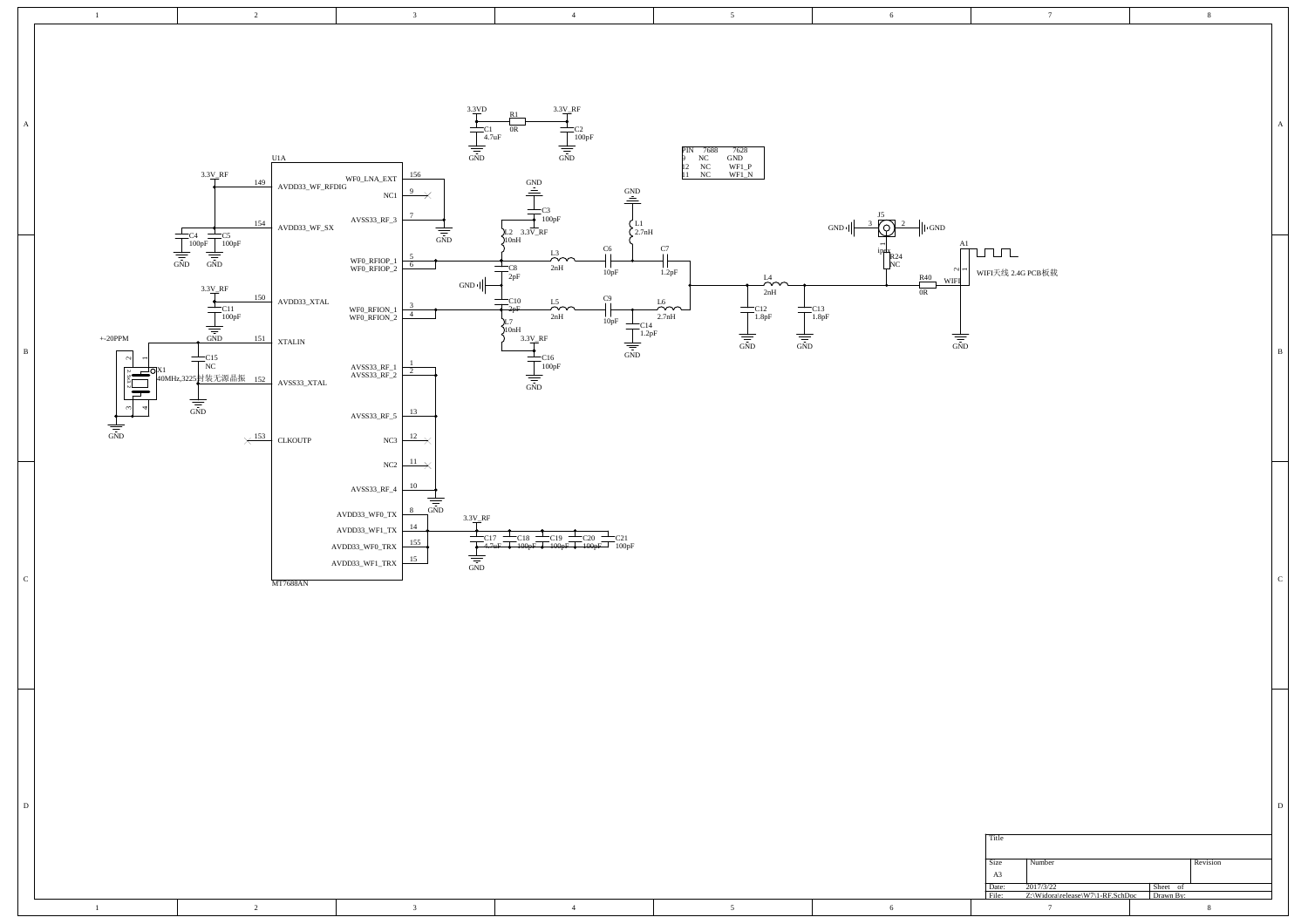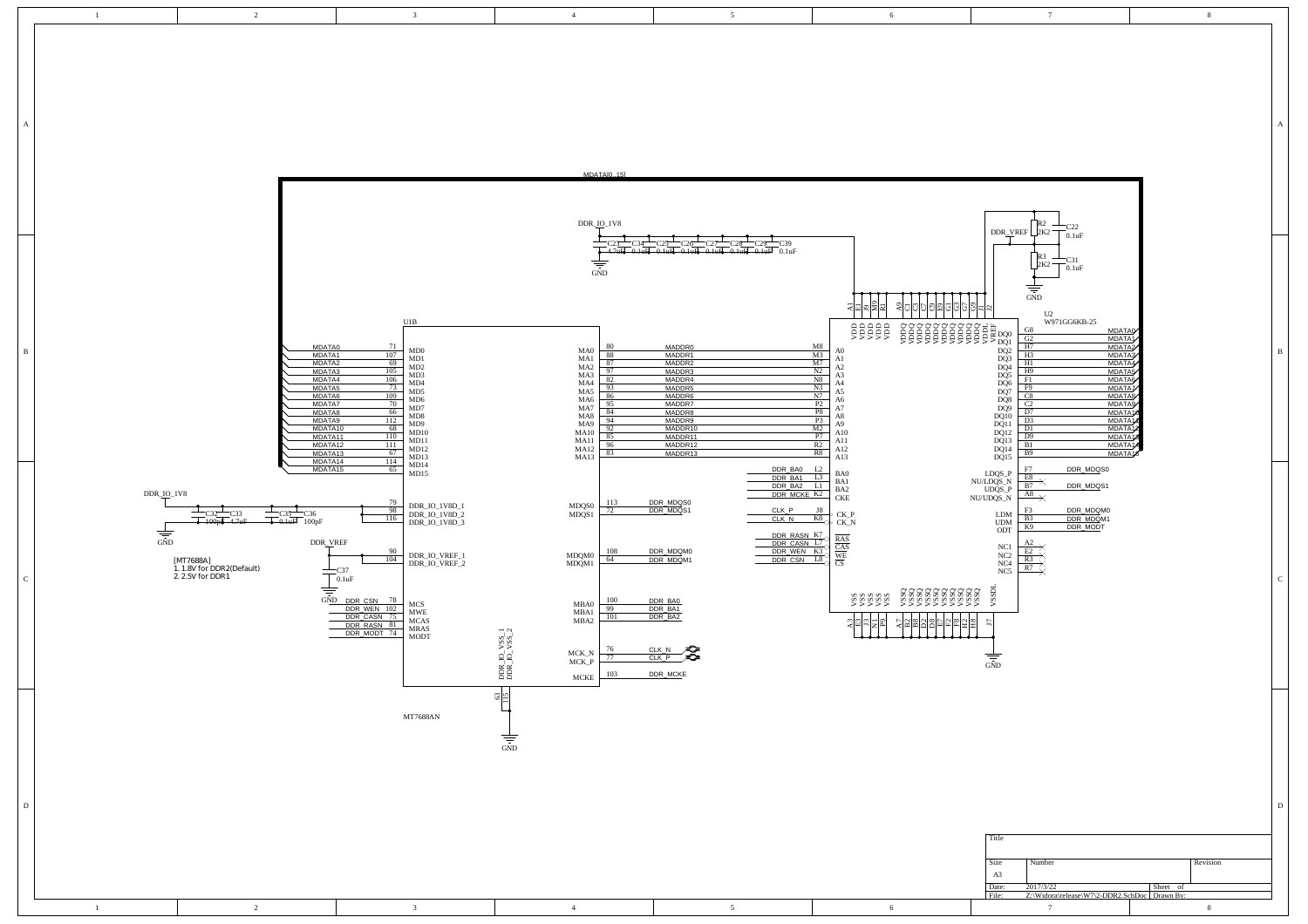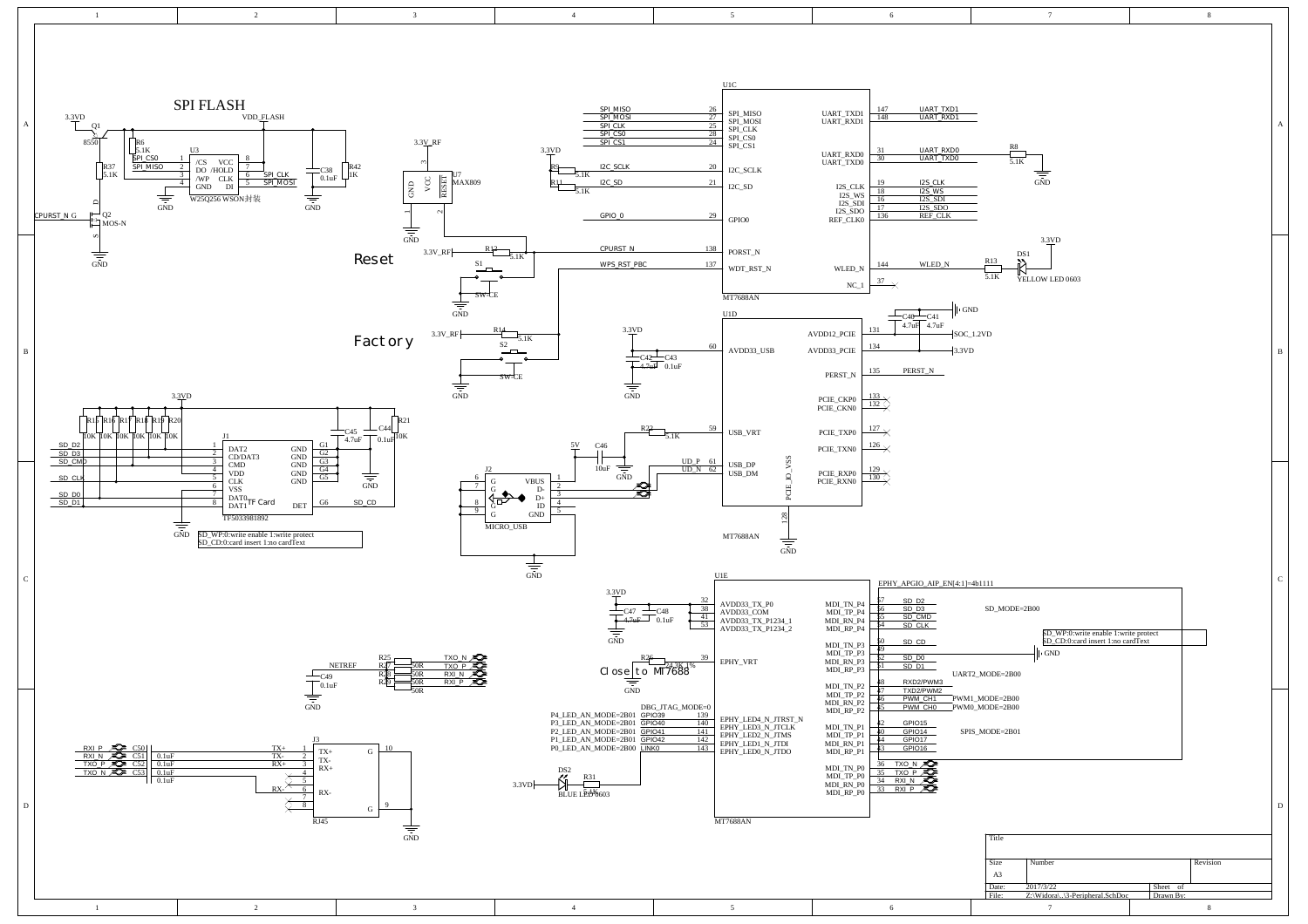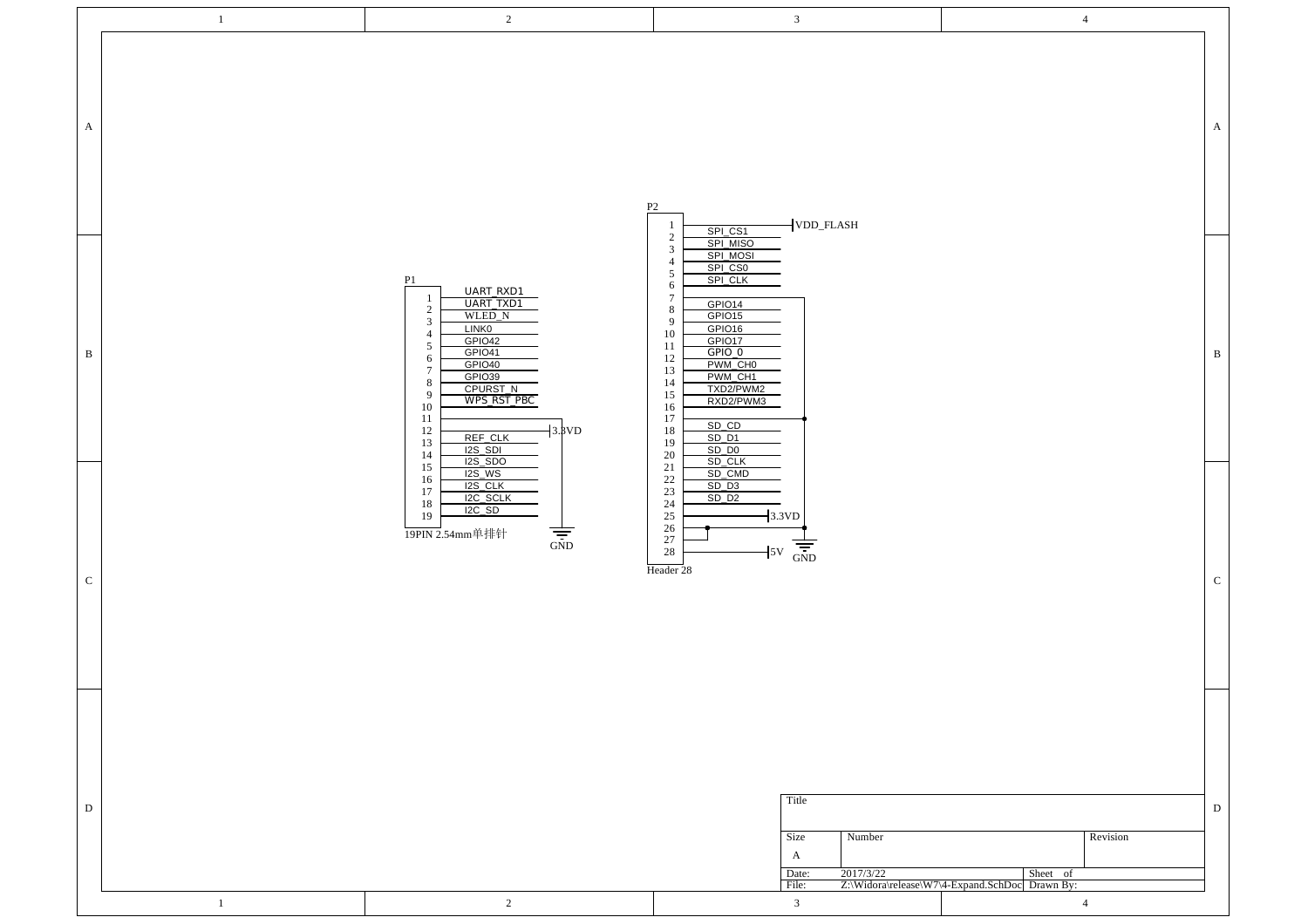| $\,1\,$           | $\overline{2}$                                                                                                                                                                                                                                                                                                                                                      | $\mathbf{3}$                                                                                                                                                                                                                                                                                                             | $\overline{4}$                                                                                                                                        |              |
|-------------------|---------------------------------------------------------------------------------------------------------------------------------------------------------------------------------------------------------------------------------------------------------------------------------------------------------------------------------------------------------------------|--------------------------------------------------------------------------------------------------------------------------------------------------------------------------------------------------------------------------------------------------------------------------------------------------------------------------|-------------------------------------------------------------------------------------------------------------------------------------------------------|--------------|
| $\mathbf{A}$      |                                                                                                                                                                                                                                                                                                                                                                     |                                                                                                                                                                                                                                                                                                                          |                                                                                                                                                       | $\mathbf{A}$ |
| $\mathbf{B}$      | U1F<br>3.3VD<br>23<br>SOC_IO_V33D_1<br>SOC_IO_V33D_2<br>146<br>C56<br>0.1uF<br>4.7 <sub>u</sub><br>$\frac{1}{\frac{1}{\sin D}}$<br>22<br>SOC_CO_V12D_1<br>SOC_CO_V12D_2<br>SOC_CO_V12D_3<br>SOC_CO_V12D_4<br>SOC_CO_V12D_5<br>$\frac{58}{89}$<br>100pF close to PIN22 PIN145<br>SOC_1.2VD<br>$\overline{91}$<br>145<br>C61:<br>$-0.1uE - 100pF$ 100pF<br>$-0.1$ u R | 3.3VD<br>117<br>AVDD33_SMPS<br>L8<br>118<br>$\begin{array}{c} \text{LXBK\_1} \\ \text{LXBK\_2} \end{array}$<br>119<br>$\overline{\sim}$<br>$3.3uH$<br>122<br>$\texttt{VOUT\_FB}$<br>$\frac{120}{121}$<br>AVSS33_SMPS_1<br>AVSS33_SMPS_2                                                                                  | C54<br>$\mathbf{L}$<br>4.7uF<br>$\frac{1}{\frac{1}{\sin D}}$<br>$\frac{\bigcirc}{\bigcirc} \frac{\text{SOC}_1}{\text{G57}} \text{SOC}_2 \text{1.2VD}$ | $\, {\bf B}$ |
| $\mathbf C$       | $\frac{1}{\sqrt{2}}$<br>157<br>$\ensuremath{\mathrm{EPAD}}$<br>$GND$ <sup><math> </math></sup><br><b>MT7688AN</b>                                                                                                                                                                                                                                                   | $\frac{12}{\text{GND \ trace with } 2-3 \text{ GND }\frac{\text{Diag}}{\text{GND}}$ to L2 GND plane<br>$\frac{3.3VD}{123}$<br>AVDD33_DDRLDO_1<br>AVDD33_DDRLDO_2<br>124<br>$DDR\_IO$ <sub>-1</sub> V8<br>125<br>DDRLDO<br>$\frac{1}{\frac{1}{1.500}}$<br>[MT7688AN-IOT] 1.1.8V for DDR2 2.2.5V for DDR1 configured by SW | $T_{4.7uF}^{CG2}$                                                                                                                                     | $\mathbf C$  |
| D<br>$\mathbf{1}$ | 2                                                                                                                                                                                                                                                                                                                                                                   | Title<br>Size<br>Number<br>A4<br>2017/3/22<br>Date:<br>File:<br>$\overline{\mathbf{3}}$                                                                                                                                                                                                                                  | Revision<br>Sheet of<br>Z:\Widora\release\W7\5-PMU.SchDoc Drawn By:<br>$\overline{4}$                                                                 | ${\bf D}$    |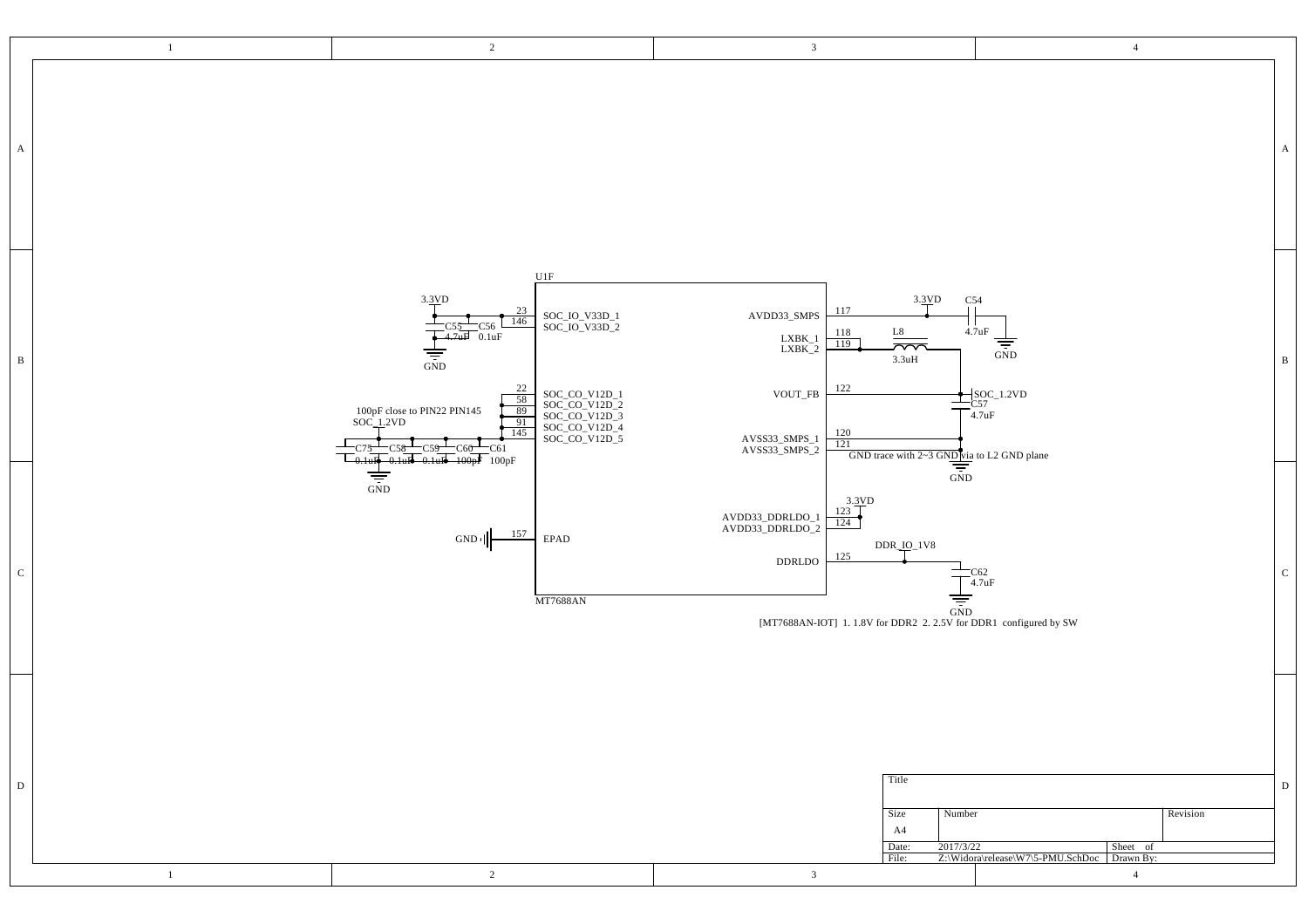|                                             |                                       |                                      |                                                                                                                                                                                                        | A |
|---------------------------------------------|---------------------------------------|--------------------------------------|--------------------------------------------------------------------------------------------------------------------------------------------------------------------------------------------------------|---|
|                                             | <b>Bootstrapping Pins Description</b> |                                      |                                                                                                                                                                                                        |   |
|                                             | <b>Pin Name</b>                       | <b>Boot Strapping Signal</b><br>Name | <b>Description</b>                                                                                                                                                                                     |   |
| UART_TXD1<br>$3.3V$ RF                      | UART TXD1                             | DBG_JTAG_MODE                        | 0: JTAG_MODE<br>1: EPHY_LED (default)                                                                                                                                                                  |   |
| PERST_N<br>3.3VD                            | PERST_N                               | XTAL_FREQ_SEL                        | 0:25 MHz DIP<br>1:40 MHz SMD                                                                                                                                                                           |   |
| I2S_SDO<br>GND<br>SPI_MOSI                  | I2S_SDO                               | DRAM_TYPE                            | $1:$ DDR1<br>$0:$ DDR2<br>[note] This pin is valid for MT7628AN only. It needs to be pull-low for<br>7628KN which only supports DDR1.                                                                  |   |
| $GND \parallel$<br>SPI_CLK                  | <b>SPI MOSI</b>                       | CHIP_MODE[2:0]                       | A vector to set chip function/test/debug modes.                                                                                                                                                        |   |
| VDD_FLASH-<br>SPI_CS1<br>$GND$ <sup>1</sup> | SPI_CLK,<br>SPI_CS1}                  |                                      | 000: Boot from PLL (boot from SPI 3-Byte Addr)<br>001: Boot from PLL (boot from SPI 4-Byte Addr)<br>010: Boot from XTAL (boot from SPI 3-Byte Addr)<br>011: Boot from XTAL (boot from SPI 4-Byte Addr) |   |
| UART_TXD0                                   | PAD_TXD0                              | EXT_BGCK                             | 1: Test Mode<br>0: Normal (default)                                                                                                                                                                    |   |

2

1

|  |  | Title      |                                                                          |          |  |
|--|--|------------|--------------------------------------------------------------------------|----------|--|
|  |  | Size<br>A4 | Number                                                                   | Revision |  |
|  |  | Date:      | 2017/3/22<br>Sheet<br>File: Z:\Widora\release\W7\6-CONFIG.SchDoDrawn By: |          |  |
|  |  |            |                                                                          |          |  |

3

4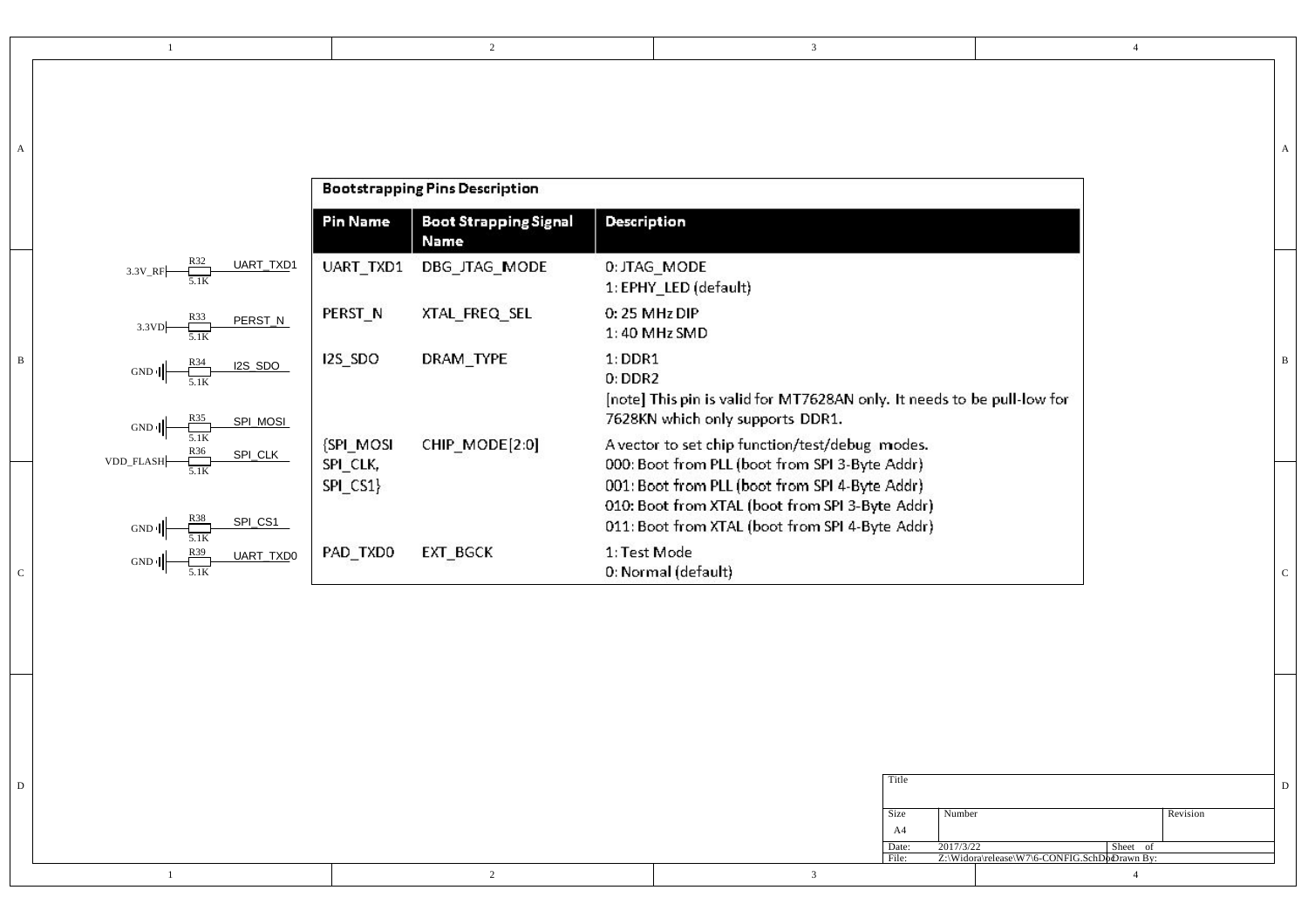|              | $\mathbf{1}$              | $\overline{2}$                                                                                                                                                                                                                                                                                                                                                                                                                                                                                                  | $\mathbf{3}$                                                                                                                                                                                                                                                                                                                                                                                                                                                                                                                                          | $\overline{4}$                                                                       |              |
|--------------|---------------------------|-----------------------------------------------------------------------------------------------------------------------------------------------------------------------------------------------------------------------------------------------------------------------------------------------------------------------------------------------------------------------------------------------------------------------------------------------------------------------------------------------------------------|-------------------------------------------------------------------------------------------------------------------------------------------------------------------------------------------------------------------------------------------------------------------------------------------------------------------------------------------------------------------------------------------------------------------------------------------------------------------------------------------------------------------------------------------------------|--------------------------------------------------------------------------------------|--------------|
| $\mathbf{A}$ |                           |                                                                                                                                                                                                                                                                                                                                                                                                                                                                                                                 | $rac{R4}{5.1K}$<br>$\,$ U4 $\,$                                                                                                                                                                                                                                                                                                                                                                                                                                                                                                                       |                                                                                      | $\mathbf{A}$ |
| $\, {\bf B}$ | M5<br><b>MARK</b><br>mark | C63<br>$1\sqrt{4.7}$ uF<br>$\frac{5V}{l}$<br>$\frac{\text{C64}}{4.7 \text{u} \cdot \text{F}}$<br>J4<br>$\begin{tabular}{c} VBUS \\ D- \\ D+ \\ ID \\ GND \end{tabular}$<br>G<br>$\begin{tabular}{ c c c } \hline U & N & $\mathcal{R}$ \\ \hline \hline U & P & $\mathcal{R}$ \\ \hline \end{tabular}$<br>$\overline{7}$<br>2<br>G<br>$\overline{3}$<br>$\frac{4}{5}$<br>8<br>. он<br>$\overline{\mathcal{X}}$<br>$\overline{9}$<br>${\bf G}$<br>$\frac{1}{\sqrt{25}}$<br>$\frac{1}{\sqrt{2}}$<br>MK5P microUSB | $\overline{\phantom{0}}$<br>$\overline{\text{RST}}$<br>VIO<br>VDD<br>$6\overline{6}$<br>$\frac{17}{15}$<br>REGIN SUSPEND<br>7<br>RI<br>DCD<br>DTR<br>DSR<br>TXD<br>RTS<br>RTS<br>CTS<br>8<br>24<br>$_{\rm D\text{-}}^{\rm VBUS}$<br>$\frac{4}{3}$<br>$\overline{23}$<br>串口在此处交叉<br>UART_RXD0<br>UART_TXD0<br>$\frac{22}{ }$<br>$\mathrm{D}+$<br>21<br>$\operatorname{GND}$<br>20<br>高速度原布<br>$19\sqrt{ }$<br>NC<br>GPIO.3<br>GPIO.2<br>GPIO.0<br>VPP<br>$\overrightarrow{18}$<br>25<br>$\operatorname{GND}$<br>$\frac{1}{\frac{1}{\sin D}}$<br>CP2104 | $\frac{R}{X}$ TX <sub>0</sub>                                                        | $\, {\bf B}$ |
| ${\bf C}$    |                           | 最大1000mA<br>U5<br>$\frac{5V}{4}$<br>-3<br>${\rm VIN}$ $\quad$ LX<br>$\operatorname{GND}$<br>$\frac{1205}{47}$ uF<br>–<br>$\overline{5}$<br>$_{\rm FB}$<br>$\mathbf{EN}$<br>SY8008<br>$\frac{1}{\frac{1}{\sin D}}$                                                                                                                                                                                                                                                                                               | 3.3VD<br>L9<br>$\overline{\sim}$<br>$3.3uH$<br>$\bigcup$ GND<br>$\sum$ sps3<br>$R_1$ <sub>10K</sub><br>RED LED 0603<br>$+$ C66<br>$+$ <sub>47uF</sub><br>$R_{5.1K}^{R41}$<br>$\prod_{2K2}^{R10}$<br>$\frac{1}{\sin D}$<br>$\frac{1}{\sin D}$<br>$\frac{1}{\frac{1}{\sin D}}$                                                                                                                                                                                                                                                                          |                                                                                      | ${\bf C}$    |
| D            | $\mathbf{1}$              | 2                                                                                                                                                                                                                                                                                                                                                                                                                                                                                                               | Title<br>Number<br>Size<br>A4<br>2017/3/22<br>Date:<br>File:<br>$\mathbf{3}$                                                                                                                                                                                                                                                                                                                                                                                                                                                                          | Revision<br>Sheet of<br>Z:\Widora\\7-POWER-USB2TTL.Schlpdorawn By:<br>$\overline{4}$ | D            |